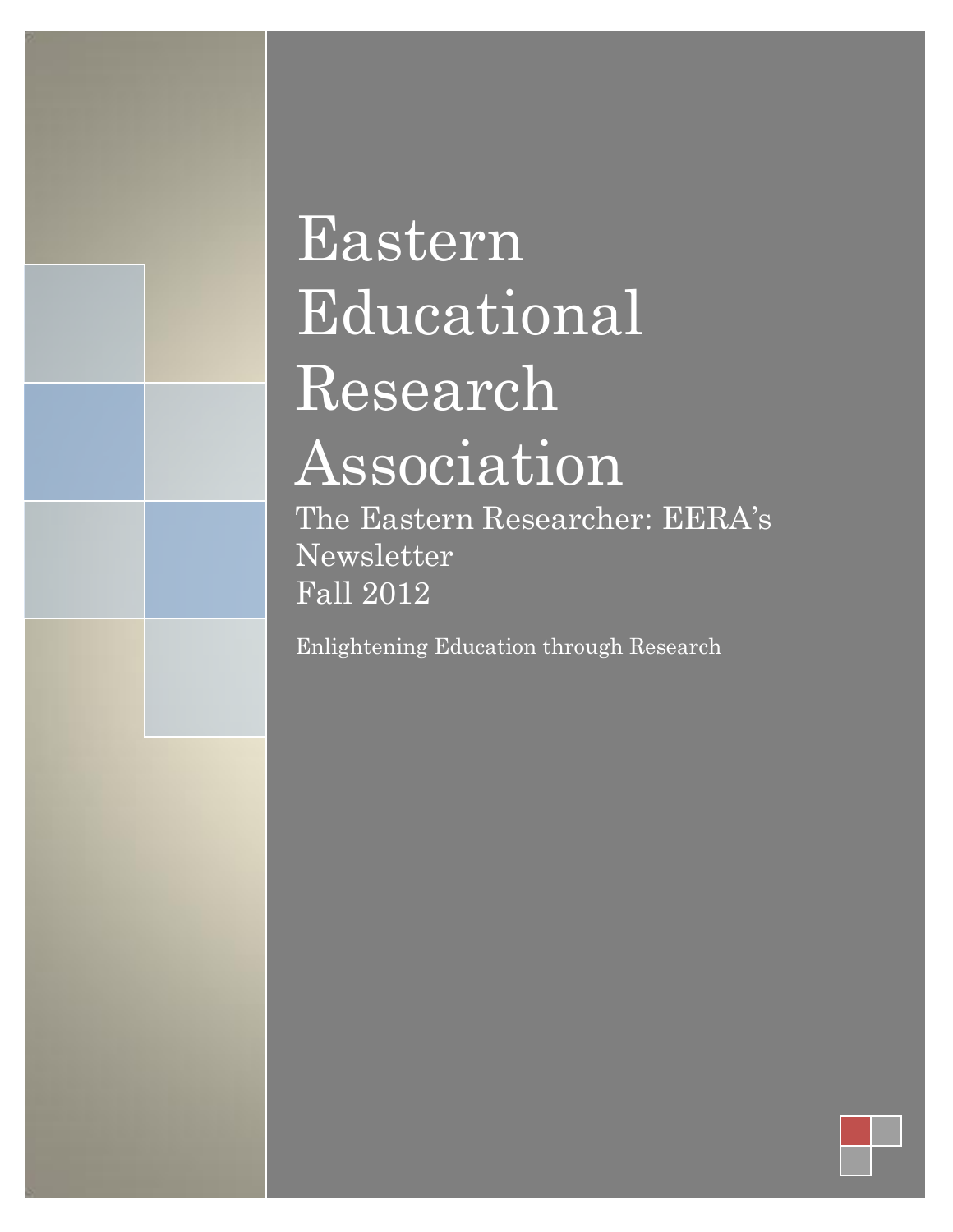## **Message from the President**



*"Yes we'll walk with a walk that is measured and slow, and we'll go where the chalk-white arrows go, for the children, they mark, and the children, they know, the place where the sidewalk ends" - Shel Silverstein, 1974*

Another academic year has started and your EERA Board already met this past summer at Widener University to plan for another successful year. We took your suggestions very seriously and made adjustments to the website, conference planning and events, future sites, and other items of need to foster a collegial environment for our membership.

This year, we will return to the "place where the sidewalk ends" the Sarasota Hyatt Regency Hotel where we have walked the "walk that is measured and slow". The familiarity of the site will provide an advantage for the upcoming conference planners. Their goal is to provide a better venue from past conferences held at this familiar locale and will set the tone for a new upcoming Board to take over in February 2013.

Finally, I want to wish everyone a safe and healthy year as well as mention several of our long-time EERA members are currently on medical leave. I hope you will keep these people in your prayers for a speedy recovery. I want to thank everyone for supporting me during my two years as your President and will continue as your Past-President of providing "Education through Research".

Respectfully, Andy Shim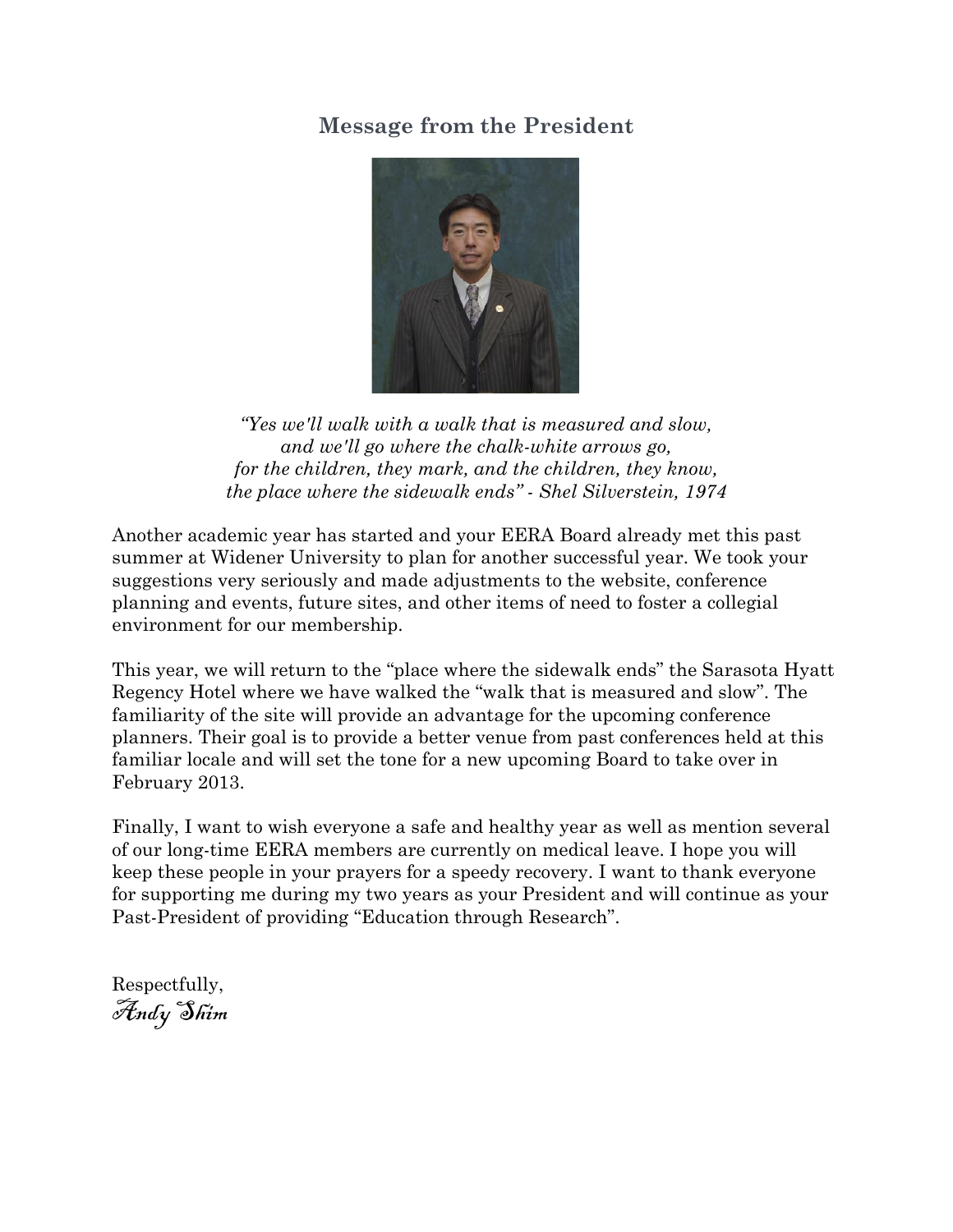## **Message from the President Elect and Director of Conference Planning**



(photo taken at UNCW commencement May 2012)

Hello,

We will be in Sarasota, Florida February 20-23, 2013 at the Hyatt Regency Sarasota for another invigorating annual conference. We look forward to receiving your conference proposals. This year there is a 2000 word maximum for Proposal Abstracts. The deadline for conference proposals is **Monday, November 5th**. As part of the proposal submission process you can specify preferred days and times for presentation(s). Currently, I am investigating ways to facilitate sharing conference papers electronically. Once more information is available I will share these details.

Respectfully, Michele A. Parker



## **Message from the Vice-President of Conference Planning**

EERA Returns to Sunny Sarasota

The 2013 EERA Annual Conference will be held at the Hyatt Regency Resort from February 20 until February 23, 2013. It is recommended that you register early in order to ensure the EERA discounted rate of \$177 plus tax for single and double occupancy. Here is the link for reservations: [Hyatt in Sarasota](https://resweb.passkey.com/go/EERAC)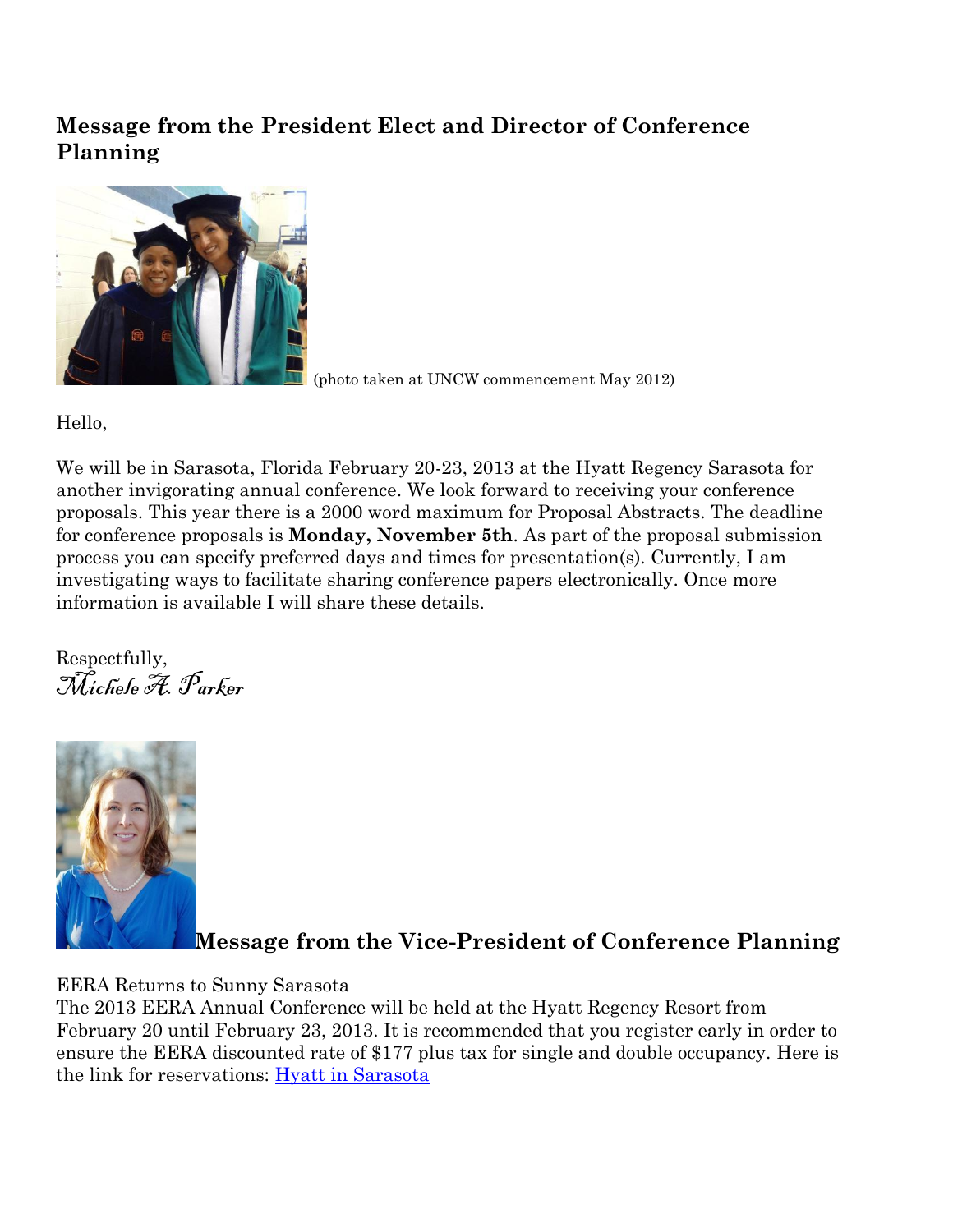The resort in Sarasota has undergone a \$22 million renovation from head to toe. Each spacious guest room includes typical hotel furnishings and has a view of the inlet. The resort amenities include shuttles to the airport and beach as well as a pool and fitness center. In addition, there is shopping and dining within a short walking or driving distance.

I look forward to seeing you in sunny Sarasota.

Respectfully, Jennifer L. Brown

## **Message from the Director of Student Services**

I hope you had a great summer and that your academic year is off to a great start. Over the summer, our LinkedIn group "EERA Graduate Students" took off. This link will take you to our LinkedIn group: [EERA Graduate Student LinkedIn Group](http://www.linkedin.com/groups?homeNewMember=&gid=4324862&trk=eml-grp-sub&ut=2eDvhUgcyp1Bs1) Currently, 25 students and faculty have joined this online forum designed to expand our communication beyond the annual conference. I hope that you will network and share resources with each other throughout the year. All EERA members are welcome to join and contribute to the LinkedIn group.

Congratulations to Theodore Carey the student co-author who won the Best Paper Award for the 2012 EERA Annual Conference. Students, is there a professional event that you participated in or an honor that you received recently? If so, please send details. I would like to share this kind of information with other EERA student members!

I hope that you are composing your proposal for the 2013 annual conference in Sarasota, FL. The submission process is currently open. The deadline for proposals is Monday, November 5th.

Warm Regards,

Respectfully, Michele A. Parker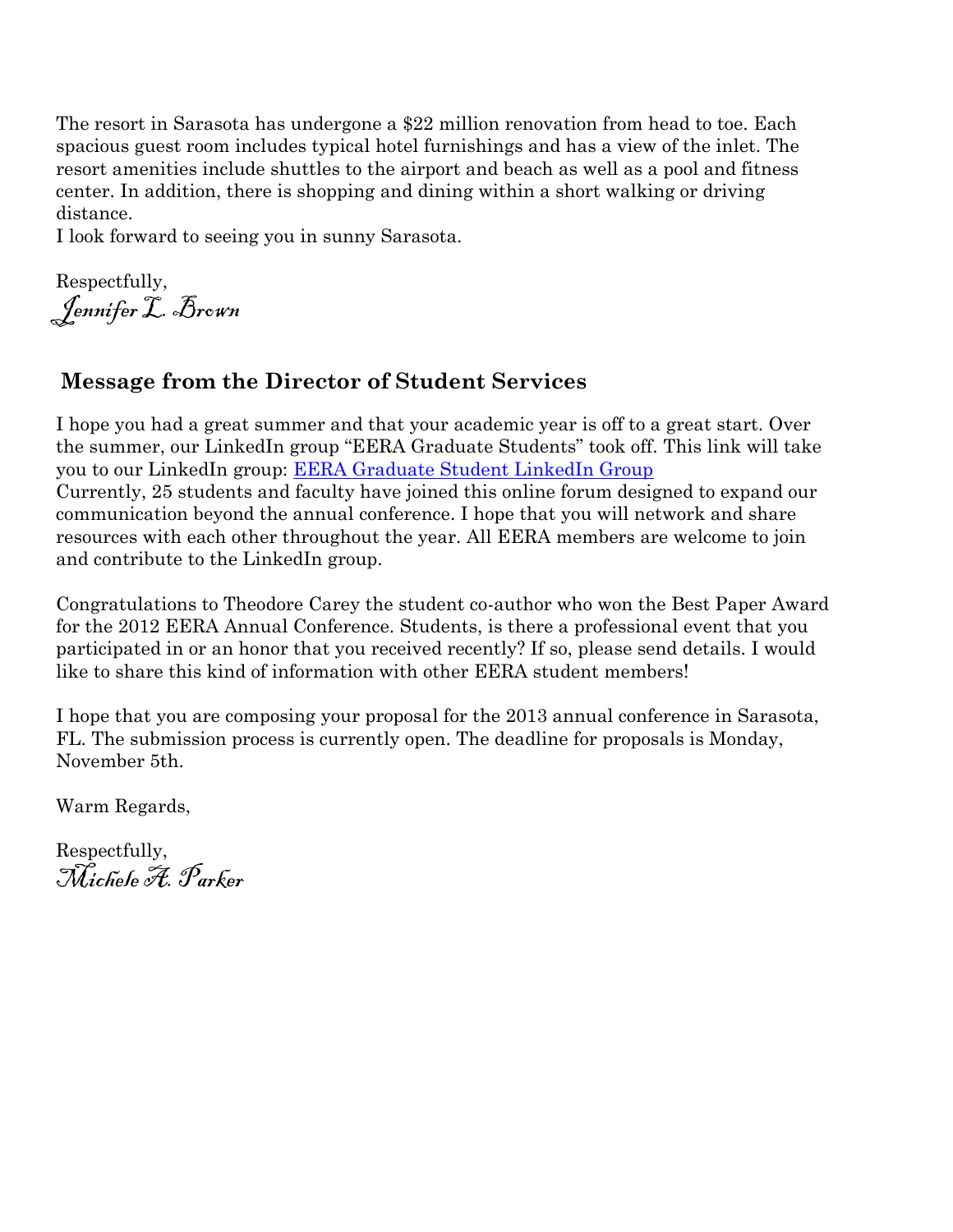

# **Message from the Past President**

As past president, one of my tasks is to come up with a keynote speaker as you may remember. This year I believe that we have a speaker of interest to all members. Our keynote speaker will be Herbert W. Garrett who is executive director of the Georgia School Superintendents Association. He reports and addresses education groups across the state of Georgia. What is of interest to us as educators is as Herb states "How education policy is made!". This is not my field but hearing him address a group of superintendents I learned more about the working educational policy than I had ever thought was important to me as a higher education faculty member. Join us to hear his keynote on Thursday morning of the EERA annual conference.



**Herbert W. Garrett Executive Director GA Sch. Superintendents Assn. GA State Univ - College of Education** P.O. Box 3977 Atlanta, GA 30302-3977  $(404)$  413-8137

Respectfully, Abbet L. Packard

## **Message from the Journal of Educational Research (JRE) Editor and Associate Editor**

While the Spring Journal went out without a hitch, the next issue has been slowed with end of Spring term and summer vacations. Reviewers and editors alike have been slow to piece together the next issue of the journal. We have more than 40 submissions which are reviewed or are being reviewed for the next issue.

I am appreciative of all those reviews who found the time in busy schedules to return their reviews. I am still looking for a few more good people to review so I don't have to ask the same people too often. As the number of submissions increases so does the strain on those editorial volunteers. It is exciting to read some of the new research being conducted and I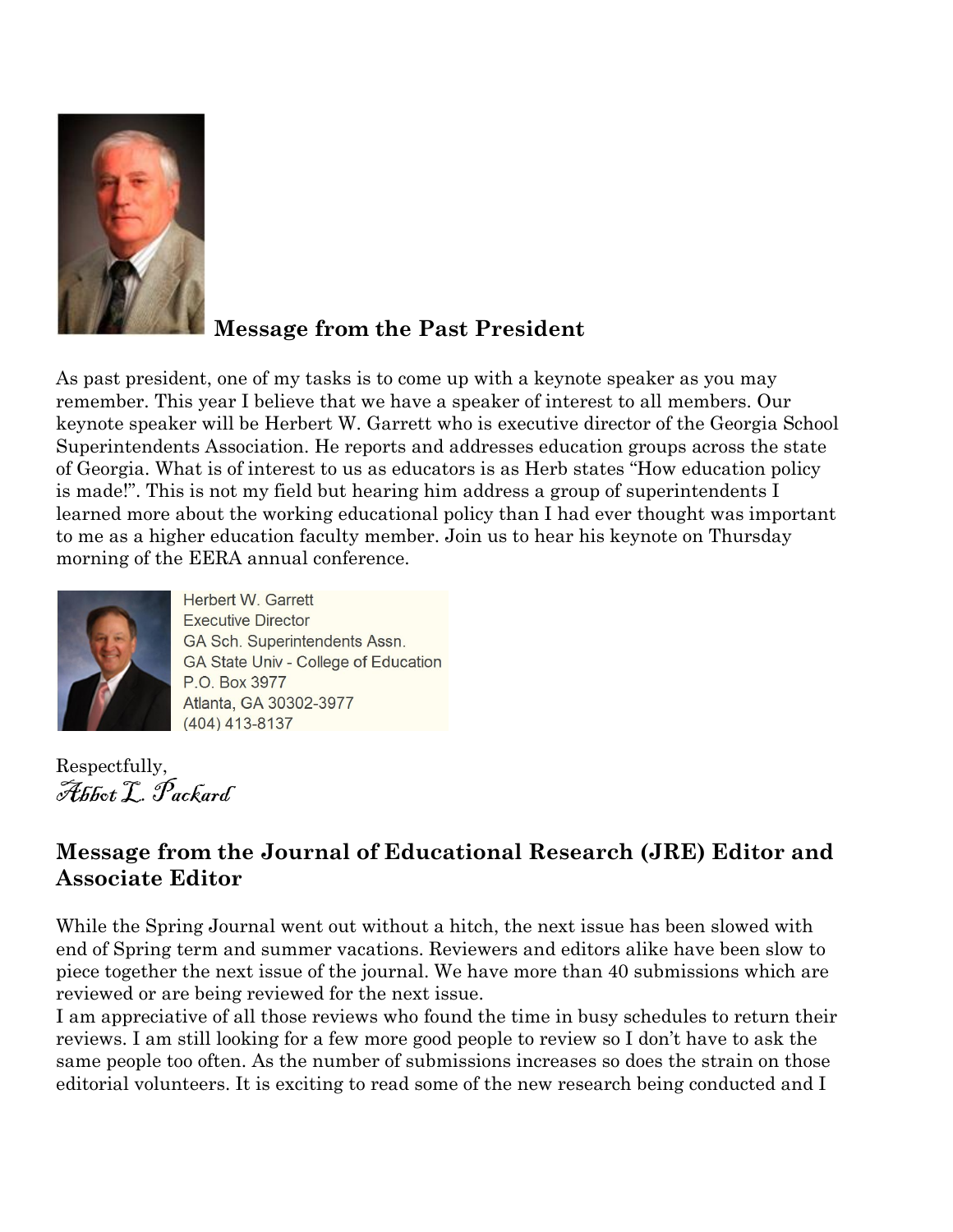am hoping a few more individuals will join me in looking carefully at what others are doing so we can publish more articles for the benefit to all.

We would like to publish best articles from the conference from both profession and student presenters.

Hope to see you in Sarasota!!!

Respectfully, Abbot L. Packard, editor

and Jessica L. Bucholz, associate editor



#### **Message from the Director of Awards and Sponsorships**

This year, we expanded our best conference paper award to include both best professional paper and best graduate student paper. We are hoping for a record number of submissions at the 2013 conference!



I am happy to report that we will be celebrating Dr. John Burton as the recipient of the Lifetime Achievement Award at the 2013 EERA Conference. Dr. Burton is a professor of education specializing in Instructional Design and Technology at Virginia Tech. He has been a positive and supportive influence on many beginning scholars over the years, and many (including myself) continue to be actively involved with EERA to continue that tradition of providing encouragement and challenges to future generations of graduate students and colleagues. Please be sure to join us in honoring one of our own at the designated evening reception in February 2013!

Respectfully, Carol Watson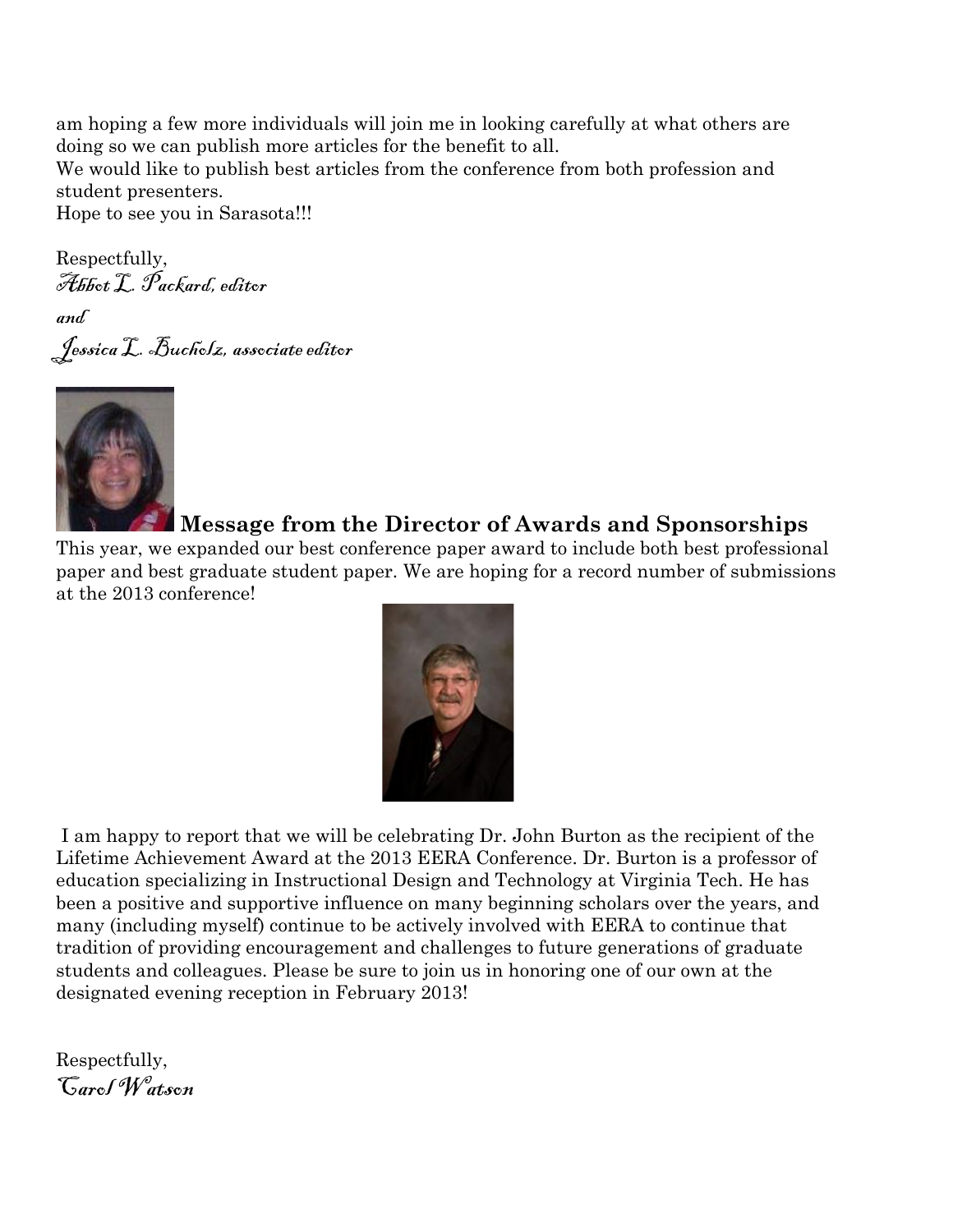

## **Message from the Director of Membership**

As the current EERA Director of Membership, I look forward to meeting all professional and student members, especially those who are 'first-time' EERA conference attendees at the 2013 EERA Annual Conference at the Hyatt Regency Sarasota in Sarasota, FL during February 20-23, 2013. This next annual conference is another milestone for our professional educational research organization and collectively the membership will make this a highly productive and enjoyable experience. With the usual numerous scheduled quality papers, symposia, posters, and professional development sessions, the annual conference will be a fantastic opportunity to share and discuss the research methodology and results of original educational research.

Visit the EERA website: [http://www.eeraonline.org](http://www.eeraonline.org/) to become a member (Professional membership is \$50.00; Student membership is \$30.00), submit a paper proposal, register, and make hotel reservations for this exciting annual conference.

Respectfully,  $\n *Dennis*  $\overline{\mathcal{K}}$ <sub>ing</sub>$ 

# **Message from the Director of Communications**



(photo taken at commencement UWG 2011)

Hello Everyone,

I hope the fall semester has started off well for you. You may recall from the last newsletter that I had hoped to start generating and distributing the newsletter through Mail Chimp. Well, I am still learning and so, for the time being, I am using the traditional email method of distribution. I hope you are all working on your research proposals for EERA this February. I look forward to seeing you all soon in sunny Sarasota. Respectfully,

Jessica Bucholz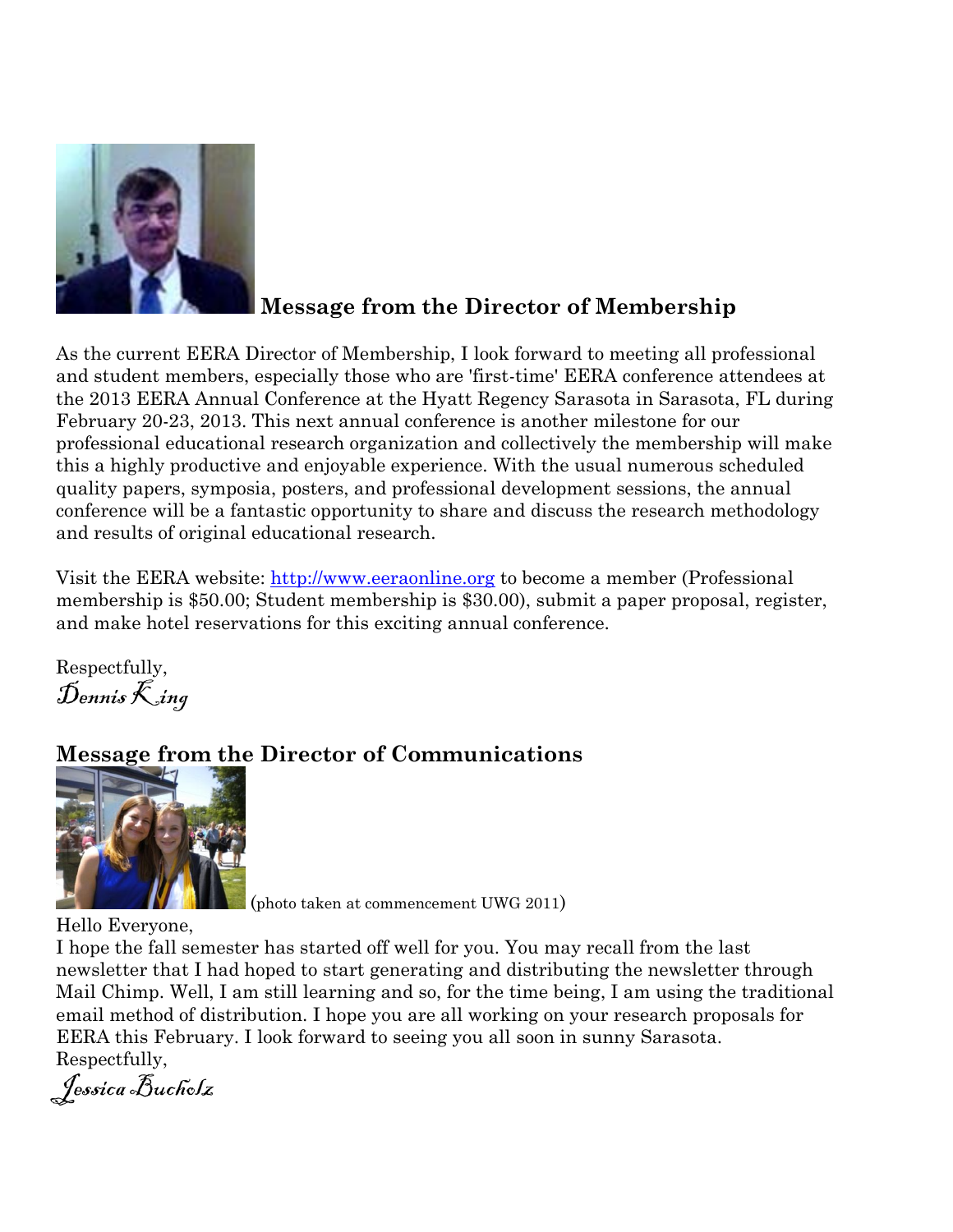#### **SAVE THE DATES – Future Conference Dates and Locations**

2013: Sarasota, Florida 2/20-2/23 2014: Jacksonville, Florida 2/19-2/22 2015: Sarasota, Florida 2/25 – 2/28 2016: Hilton Head, South Carolina 2/17 – 2/20

**Call for Papers/Proposals for the 2013 EERA Conference**



**February 20-23** [http://www.eeraonline.org](http://www.eeraonline.org/) **Hyatt Regency Sarasota** <http://sarasota.hyatt.com/hyatt/hotels/index.jsp>

Educational researchers may submit for consideration original proposals that have not been published or presented at another professional meeting. Proposals may be submitted for any EERA Division. If the proposal is accepted all presenters must pay the conference fees. All formats require that the presenter prepare a paper for distribution at the conference. Those who are accepted for a paper presentation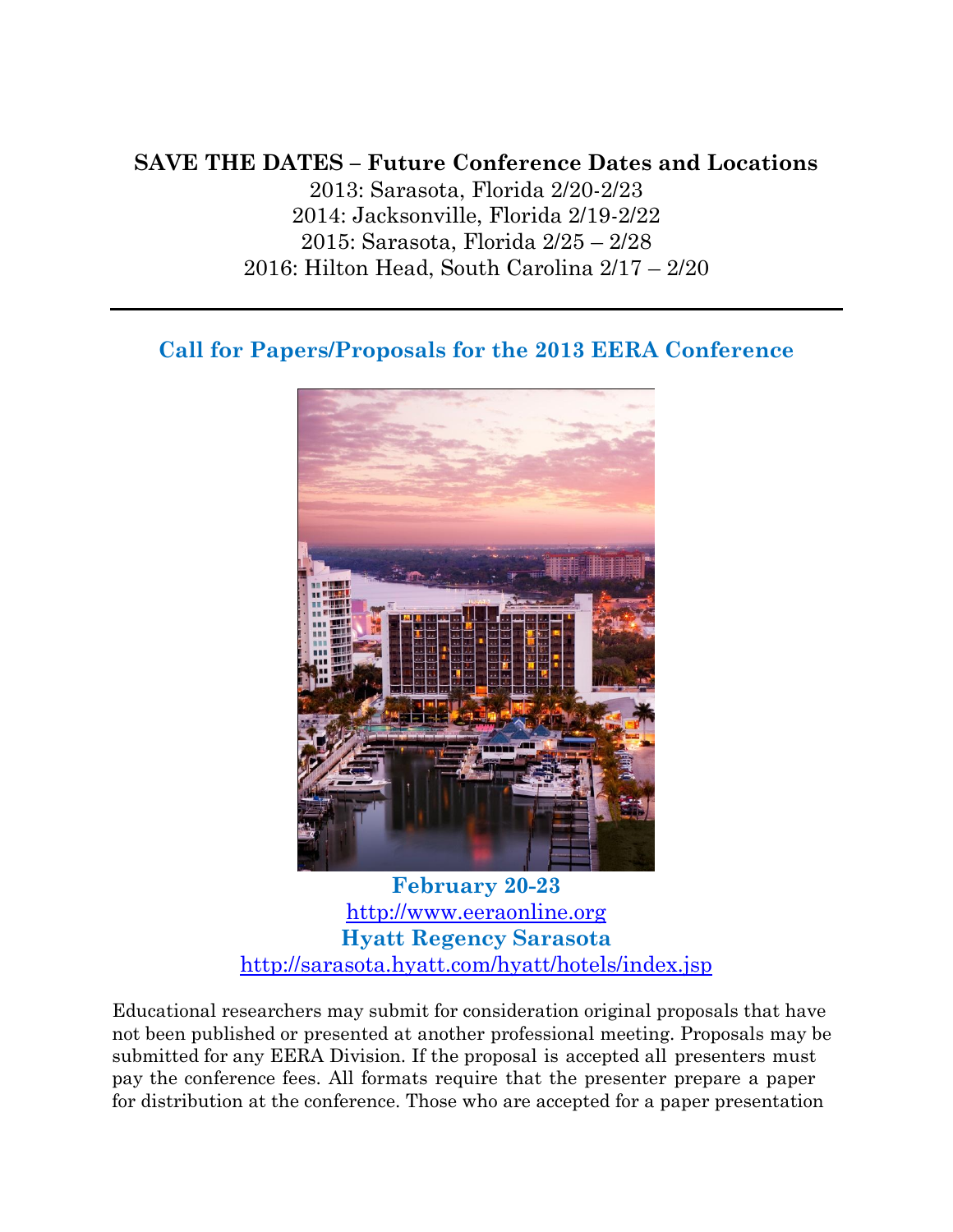are expected to mail their completed papers to their session facilitator at least two weeks prior to the conference.

Original proposed research presentations are to be based on completed work or work to be completed before the annual conference. The program will consist of papers and other formats for educational research presentations that have been accepted by the review committee. All submissions will be reviewed by at least two scholars or practitioners in the field of education. Submissions will be accepted from September 1 – November 5, 2012. The deadline for proposal submissions is **November 5, 2012**. Notification of acceptance will be sent to the lead author by **Saturday November 24, 2012**.

## How to Submit a Proposal

A proposal may be submitted only once. Each proposal will be reviewed by individuals with experience that closely matches the topic of the paper/poster/symposium/roundtable. An individual may participate in a **maximum of three sessions**, excluding invited addresses, business meetings, and award activities. EERA will provide overhead projectors for proposals accepted as Symposia and Paper presentations; other audio-visual or equipment needs must be arranged by the participant.

Submitted proposals should be an abstract of 2000 characters or less and should summarize the major objectives or focus, the theoretical perspective, research methods or techniques, data sources, results, conclusions, and educational or scientific significance of the work. Electronic copies of the proposal must be submitted using key words for peer review. Each submission should include the title of the proposal and author's name, institutional affiliation, and mailing address as you want it to appear in the program and on the Web version of the program (including zip code). Please also include a phone number (including area code) and e-mail address (if any). The online submission process is activated. You can access the link to online submission by using the following link: [Submit a](http://www.eeraonline.org/conference/)  [Proposal](http://www.eeraonline.org/conference/) (scroll to the bottom for the link to submit your proposal)

#### Session Formats

#### Papers

Description: Research paper proposals are structured synopses or completed databased studies that utilize any variety of quantitative or qualitative methodological approaches. Theoretical papers are acceptable. Papers not meeting these criteria (e.g. literature reviews) should be submitted under another format. The proposed paper should be appropriate for submission to a referred journal. How it works: Paper sessions provide an opportunity for an author to present an abbreviated version of his or her paper. A facilitator will promote discussion of the papers after the papers are presented. The order of presentation will follow the order printed in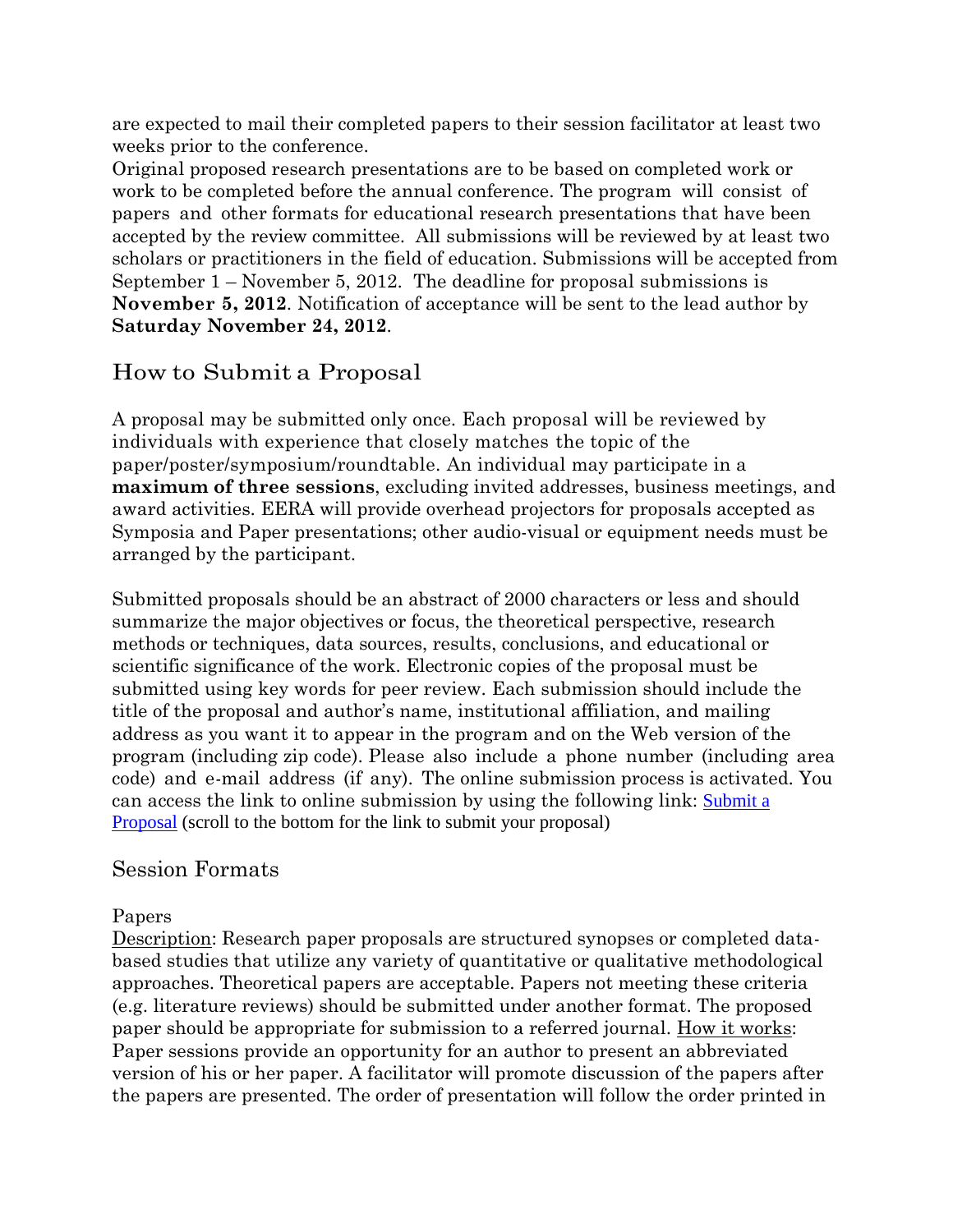the program. EERA believes the dialogue and discussion of papers is a critical component of our conference. To facilitate interaction among participants, sessions generally will have a smaller number of papers than is traditional at other conferences. Paper sessions, therefore, often have less than 4 papers. However, in cases where 4 papers are assigned to a session, for example, the paper session format allows approximately 5 minutes for the facilitator to introduce the session, approximately 10 minutes for each paper presenter, 15 minutes for the facilitated discussion, and 20 minutes for open discussion. Paper sessions will have an assigned facilitator. Evaluation Criteria: Paper proposals will be evaluated according to (a) the significance of the problem or issue to the field; (b) the originality of the work; (c) the adequacy of the theoretical/conceptual framework; (d) appropriateness of the mode of inquiry; (e) the rigor and accuracy of the analysis of the data; (f) clarity of the written exposition of ideas, analyses, and arguments; and (g) reasonableness of stated conclusions and implications in light of findings and previous research.

#### Symposia

Description: Symposia are thematic, integrated dialogues between session participants about a clearly identified theme or topic. This format allows a team of researchers or practitioners to present or review scholarly perspectives on issues. The format is not intended as an opportunity to present papers that have not gone through a review process. Rather, symposia should provide attendees with an opportunity to hear presenters engage in dialogue amongst themselves, as well as with attendees, about cutting-edge research, practice, theory building, or policy development. How it Works: The organizer of the session will act as the facilitator of the program. This person will introduce each member of the symposia and identify each one's particular perspective on the topic of the session. The time for presentations will be divided among the participants. The panel members are expected to prepare a commentary paper addressing central questions regarding the issue under consideration. The facilitator will divide the session to include sufficient time for the facilitator to integrate themes or identify questions for further discussion and for the attendees to contribute to the discussion. Evaluation Criteria: Symposia proposals will be evaluated on (a) originality; (b) clarity of topic; (c) significance of topic and/or relevance to EERA members; (d) organization and coherence of individual presentations; (e) range of knowledge and points of view represented by presenters; and (f) opportunities for audience presentation.

#### Roundtable Discussions

Description: Roundtables may be proposed on any topic, but are best suited for small group discussions intended to advance, enhance, or share information about research projects that are still in progress. Roundtables are also a useful format for discussion of sharply or narrowly focused topics of policy, practice, professional, or theoretical concerns. Proposals may be submitted that are for one roundtable only or for a group of related roundtables. How it Works: Individual presenters are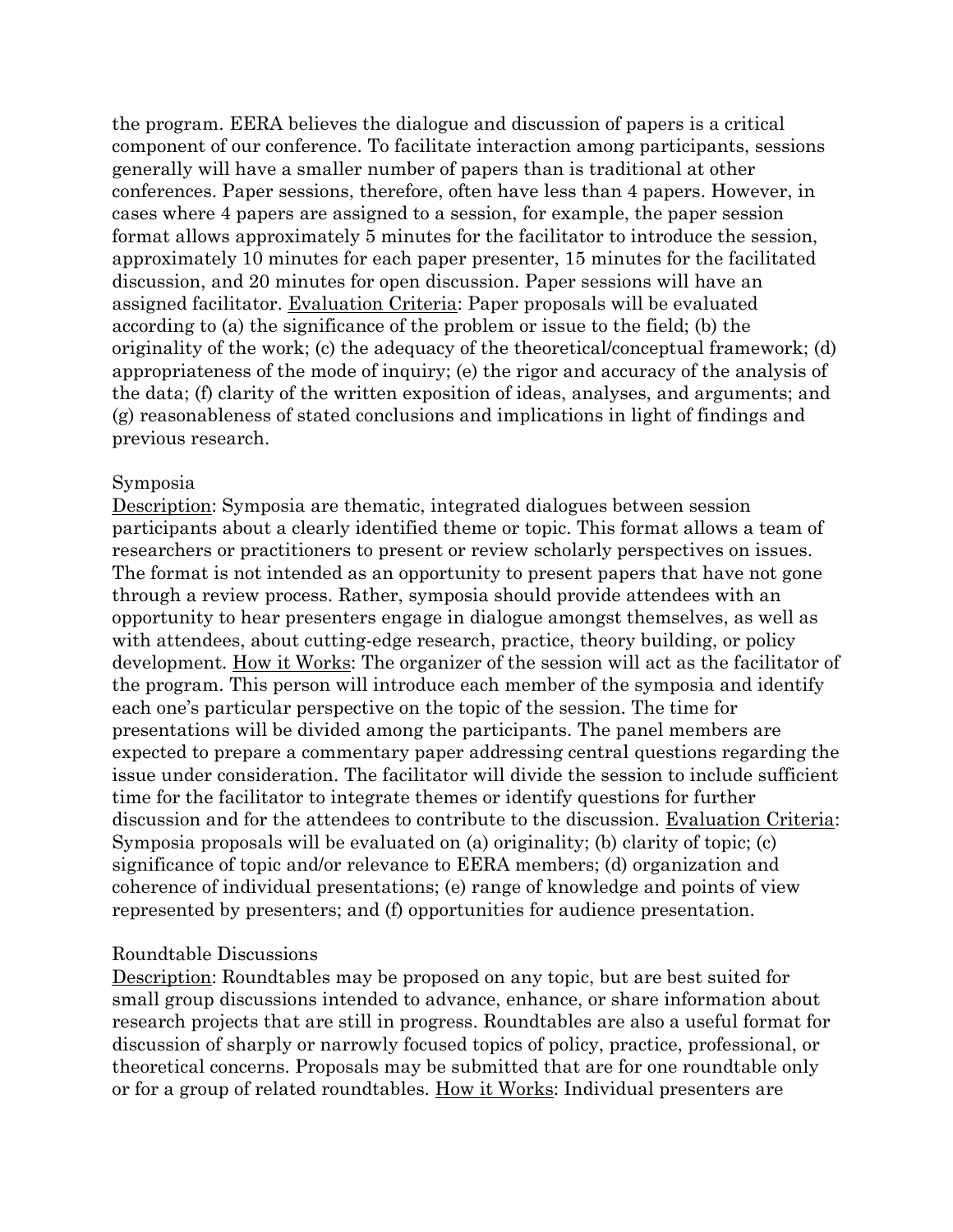assigned numbered tables in a large meeting room where interested persons may gather with the presenter about his or her paper or project. Authors are expected to bring copies of their full papers or summaries and to remain available for discussion throughout the session. Roundtables are not appropriate forums for formal paper presentations or for topics that would engage large groups of people. The presenter will act as the facilitator of the session. Facilitators are not assigned to roundtable sessions. Audiovisual equipment is not available for roundtable sessions. Evaluation Criteria: Roundtable proposals will be evaluated on (a) the significance of the topic/issue/problem to the field; (b) clarity of objectives and intended outcomes of the session; (c) potential for stimulating scholarly discussion; (d) originality; and (e) methods planned to engage participants.

#### Poster Sessions

Description: Poster sessions combine the graphic display of materials with the opportunity for individualized, informal discussion of the research throughout the session. How it works: Presenters must set up their displays prior to the start of the session and remove them promptly at the end, as well as have copies of papers or summaries available. A brief abstract of the paper in large typescript should form part of the display. Also, displays often include visual aids in the form of graphs or charts. Posters should be 36" x 48" and be placed with tape (no pins). Evaluation Criteria: Poster sessions will be evaluated on (a) the significance of the topic/issue/problem to the field; (b) clarity of objectives and intended outcomes of the session; (c) potential for stimulating scholarly discussion; (d) originality; and (e) methods planned to engage participants.

We look forward to seeing you at the EERA 2013 Conference in Sarasota, Florida. Please make your plans early to assure your reservation at the Hyatt Regency in Sarasota.

## **Board of Directors**

President: Andrew Shim The University of South Dakota 414 E. Clark Street/Patterson Hall 132 Vermillion, SD 57069 605-677-5336 [andrew.shim@usd.edu](mailto:andrew.shim@usd.edu)

President Elect and Director of Student Services: Michele Parker University of North Carolina Wilmington 601 S. College Road Wilmington, NC 28403 910-962-2292 [parkerma@uncw.edu](mailto:parkerma@uncw.edu)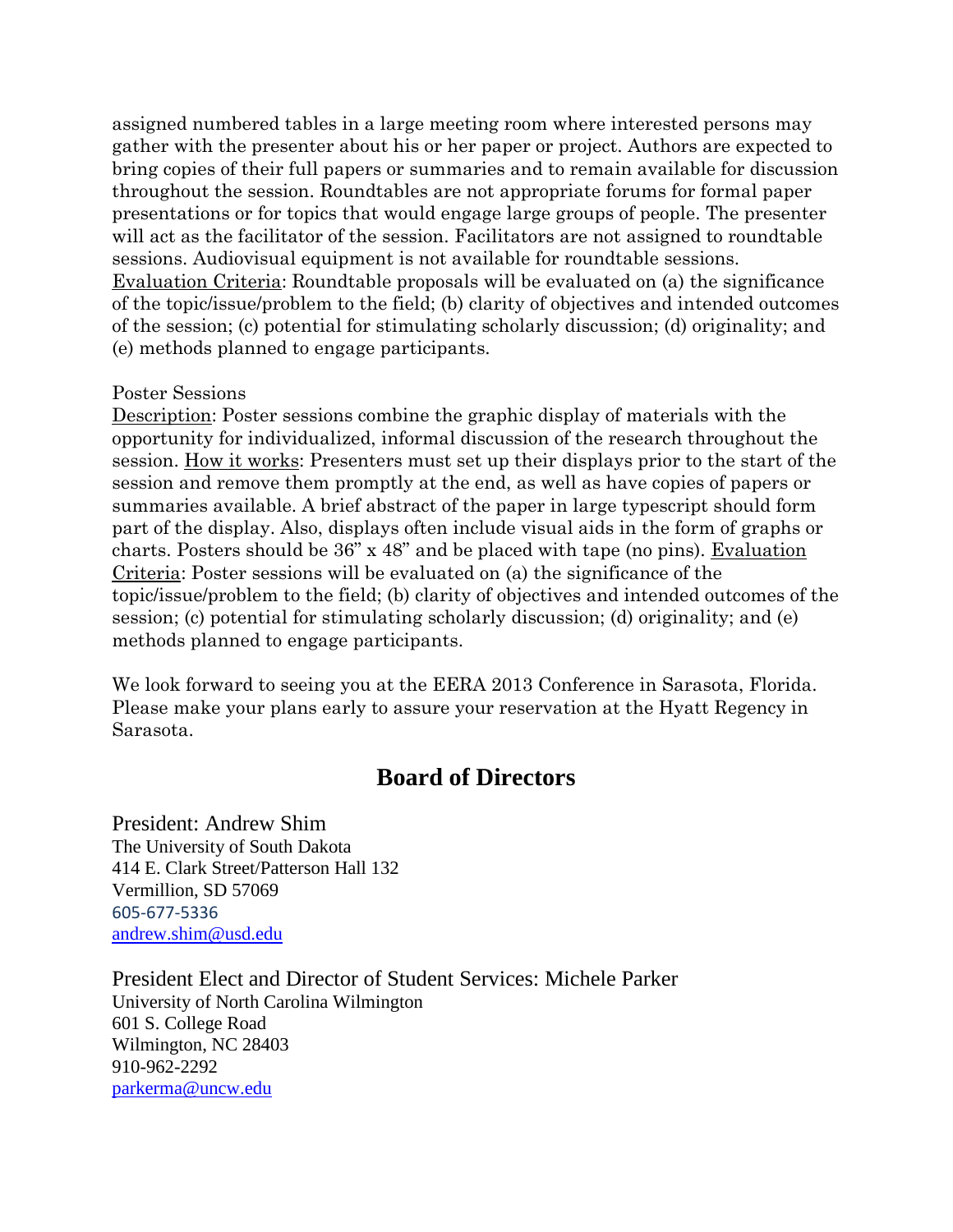Immediate Past President and JRE Editor**:** Abbot L. Packard University of West Georgia 143 Education Annex Carrollton, GA 30118 678-839-6131 [apackard@westga.edu](mailto:apackard@westga.edu)

Vice President for Conference Planning: Jennifer Brown Columbus State University 4225 University Avenue LaGrange, Georgia 31907-5645 706-881-3872 [brown\\_jennifer2@columbusstate.edu](mailto:brown_jennifer2@columbusstate.edu)

Interim Treasurer: Marcia Bolton Widner University University Place Chester, PA 19013 [mvbolton@widener.edu](mailto:mvbolton@widener.edu)

Director of Membership: Dennis R. King University of Maine College of Education and Human Development 5766 Shibles Hall Orono, ME 04469 207-581-2439 [dennis.king@umit.maine.edu](mailto:dennis.king@umit.maine.edu)

Secretary: Melanie Shores University of Alabama at Birmingham 232K Education Building 901 13<sup>th</sup> Street South Birmingham, AL 35294 205-975-8487 [mshores@uab.edu](mailto:mshores@uab.edu)

Director of Communications and JRE Associate Editor: Jessica Bucholz University of West Georgia 228 Education Annex Carrollton, GA 30118 678-839-6161 [jbucholz@westga.edu](mailto:jbucholz@westga.edu)